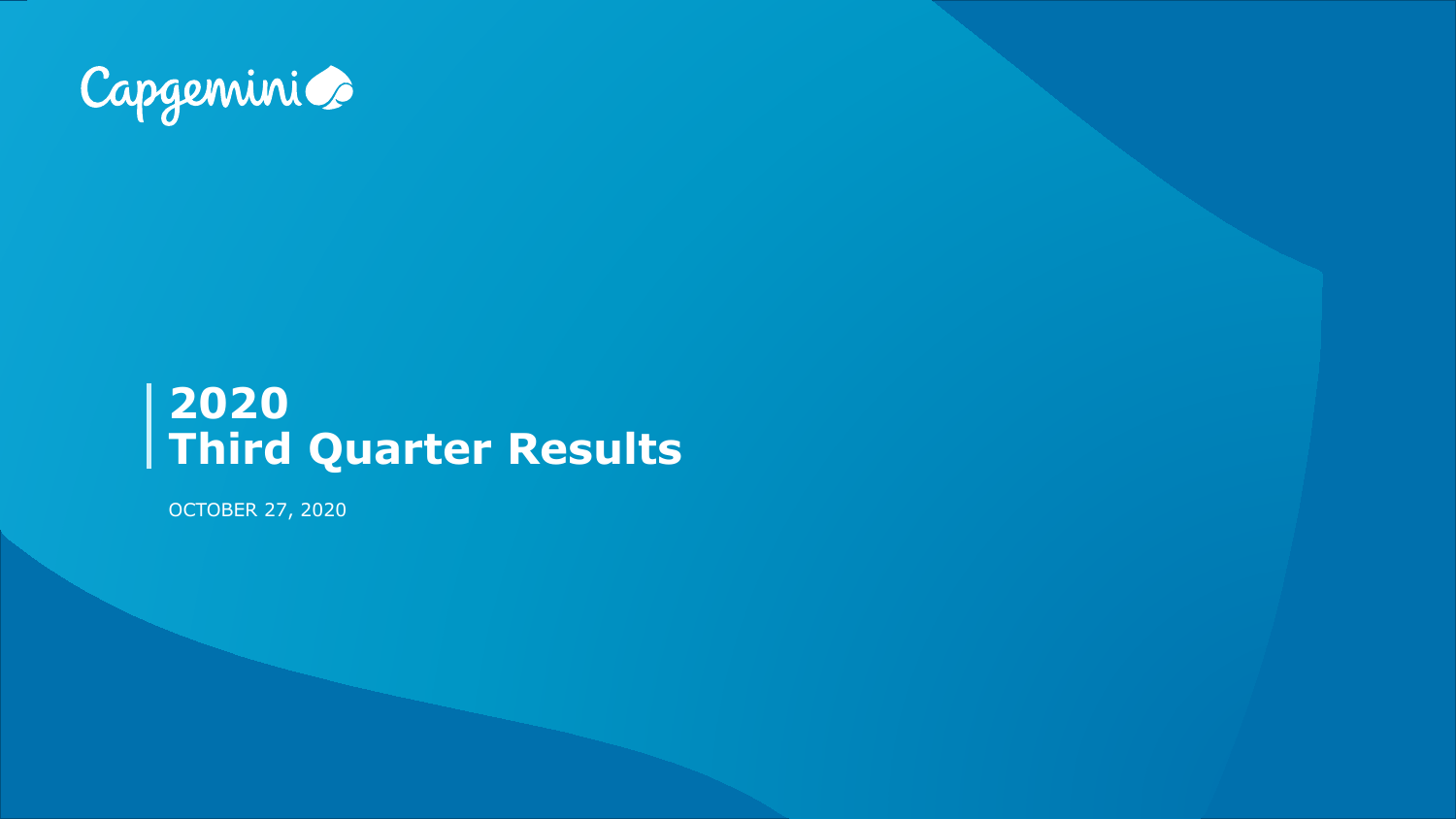### Disclaimer



This presentation may contain forward-looking statements. Such statements may include projections, estimates, assumptions, statements regarding plans, objectives, intentions and/or expectations with respect to future financial results, events, operations and services and product development, as well as statements, regarding future performance or events. Forward-looking statements are generally identified by the words "expects", "anticipates", "believes", "intends", "estimates", "plans", "projects", "may", "would", "should" or the negatives of these terms and similar expressions. Although Capgemini's management currently believes that the expectations reflected in such forward-looking statements are reasonable, investors are cautioned that forwardlooking statements are subject to various risks and uncertainties (including without limitation risks identified in Capgemini's Universal Registration Document available on Capgemini's website), because they relate to future events and depend on future circumstances that may or may not occur and may be different from those anticipated, many of which are difficult to predict and generally beyond the control of Capgemini. Actual results and developments may differ materially from those expressed in, implied by or projected by forward-looking statements. Forward-looking statements are not intended to and do not give any assurances or comfort as to future events or results. Other than as required by applicable law, Capgemini does not undertake any obligation to update or revise any forward-looking statement.

This presentation does not contain or constitute an offer of securities for sale or an invitation or inducement to invest in securities in France, the United States or any other jurisdiction.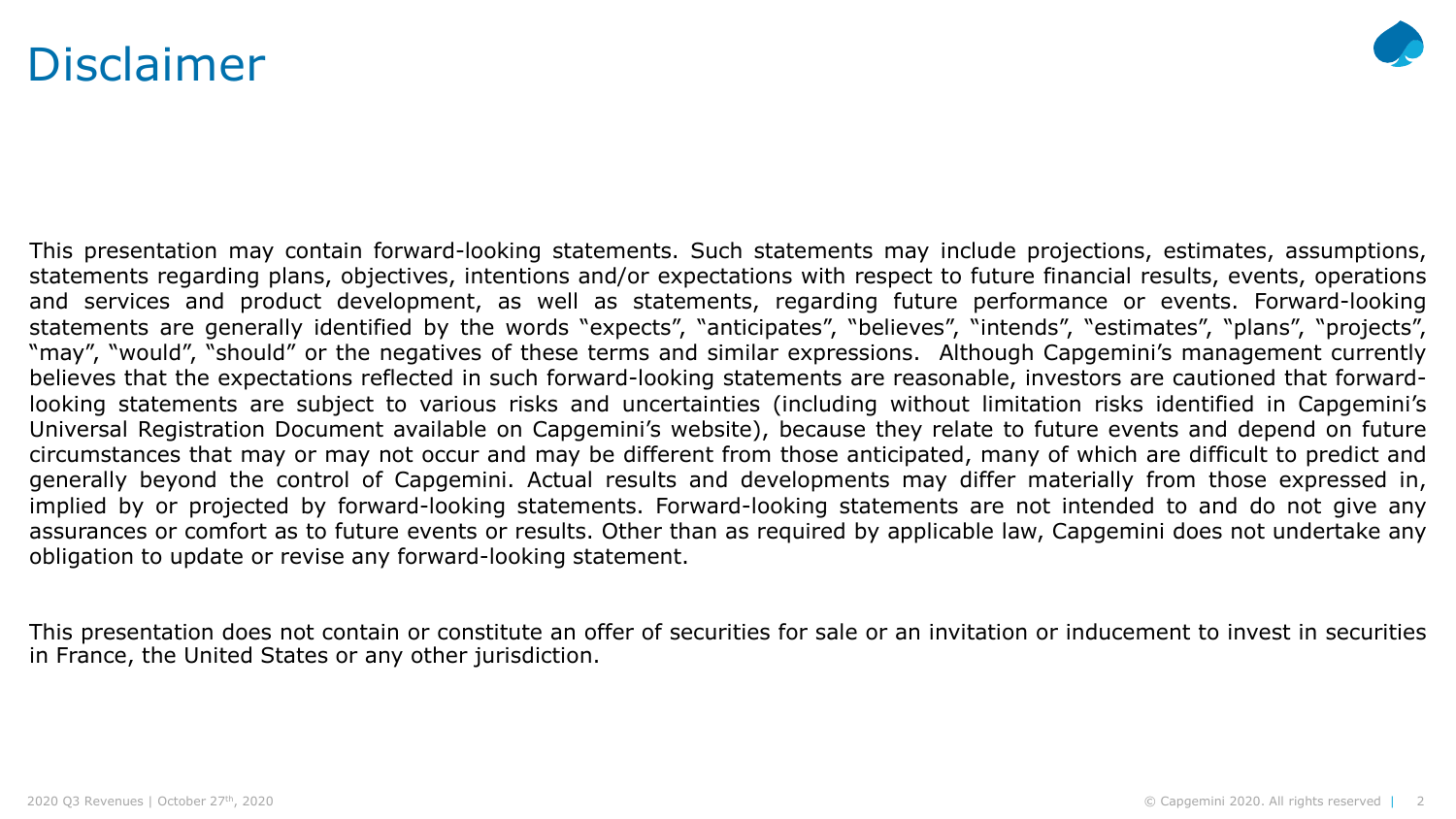## Aiman **EZZAT** Chief Executive Officer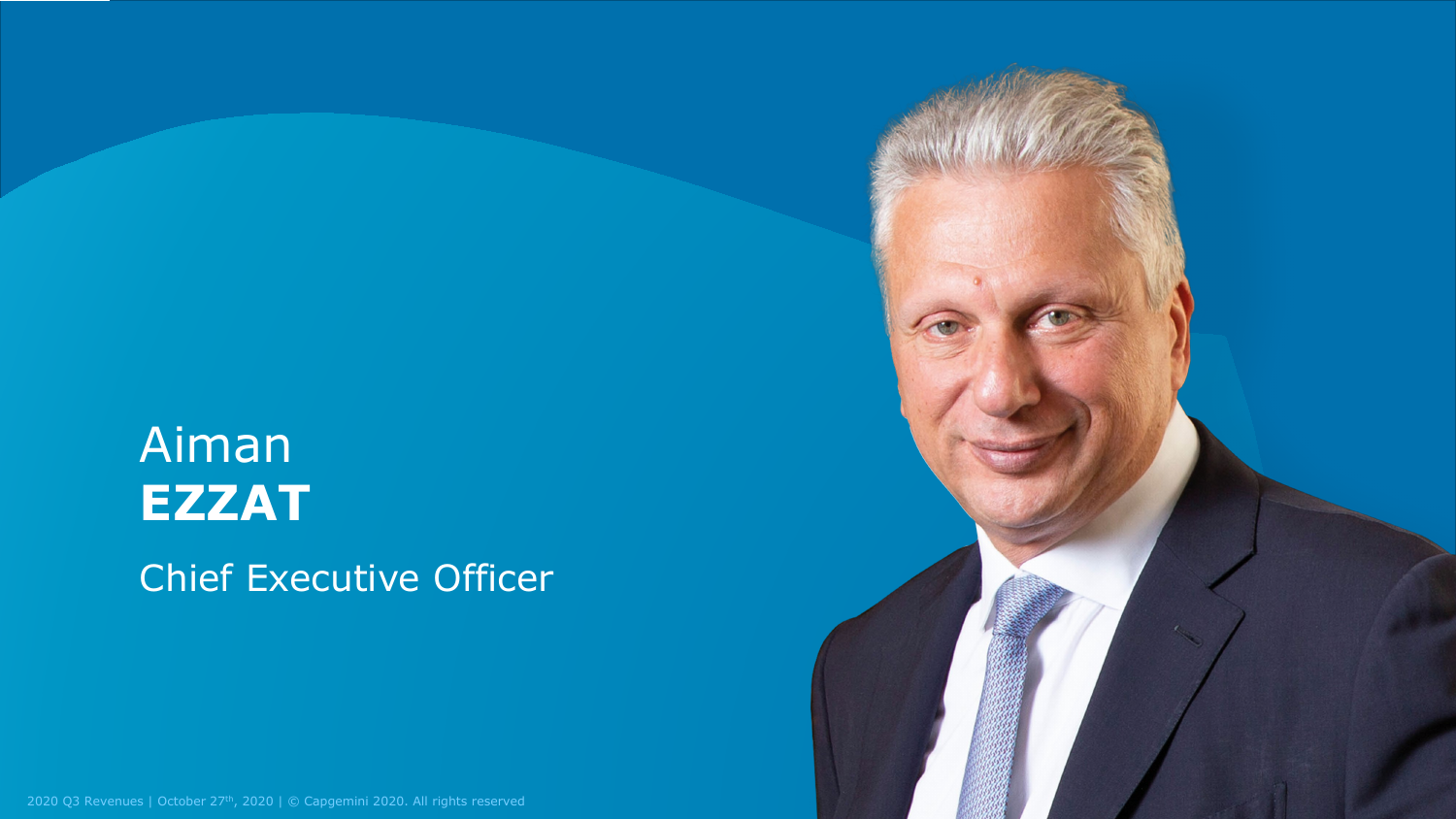### Capgemini Purpose

# Unleashing **human energy** through **technology** for an **inclusive** and **sustainable** future.

2020 Q3 Revenues | October 27<sup>th</sup>, 2020 | © Capgemini 2020. All rights reserved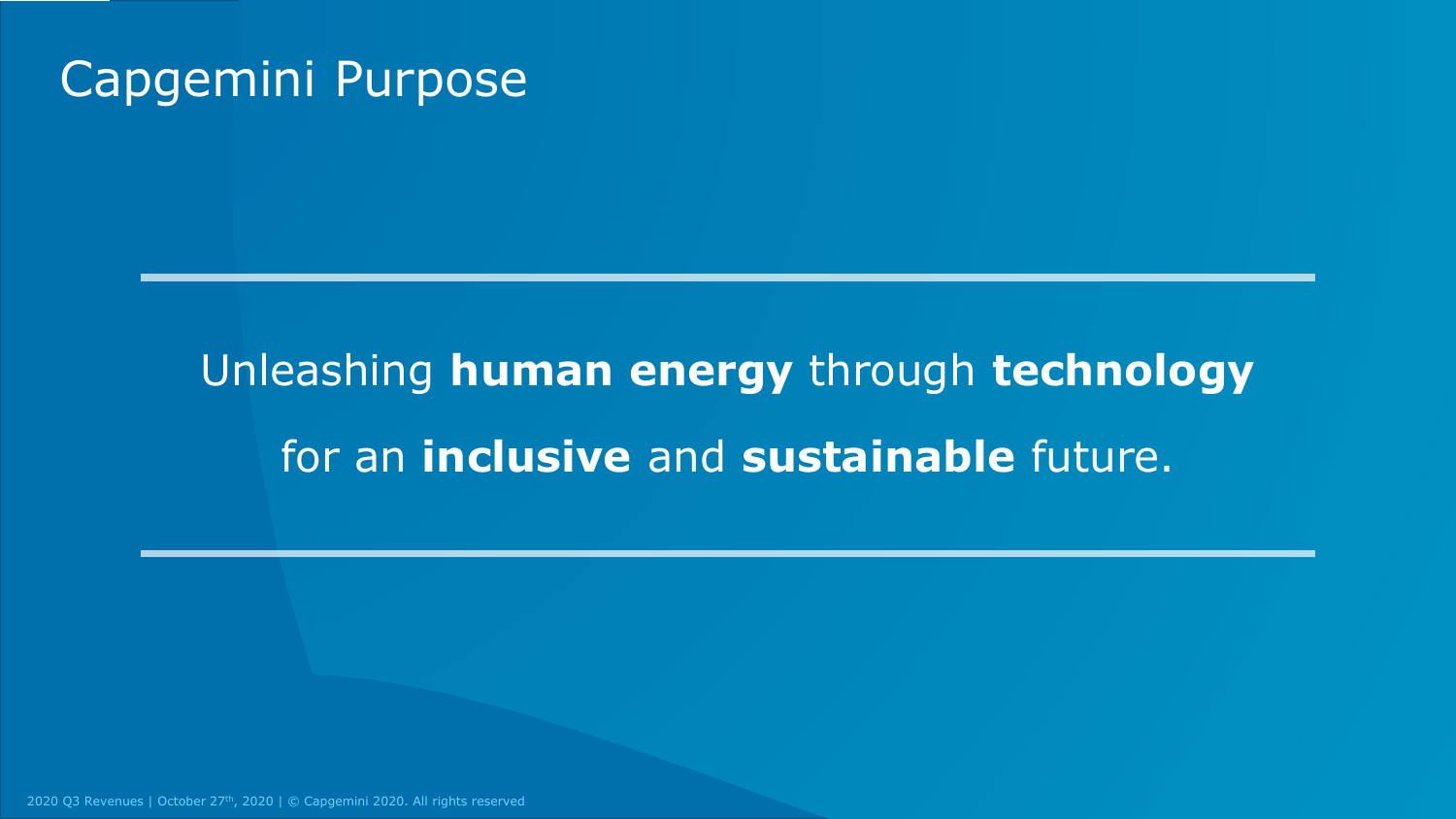### Significant improvement of our performance in Q3



\* excluding Altran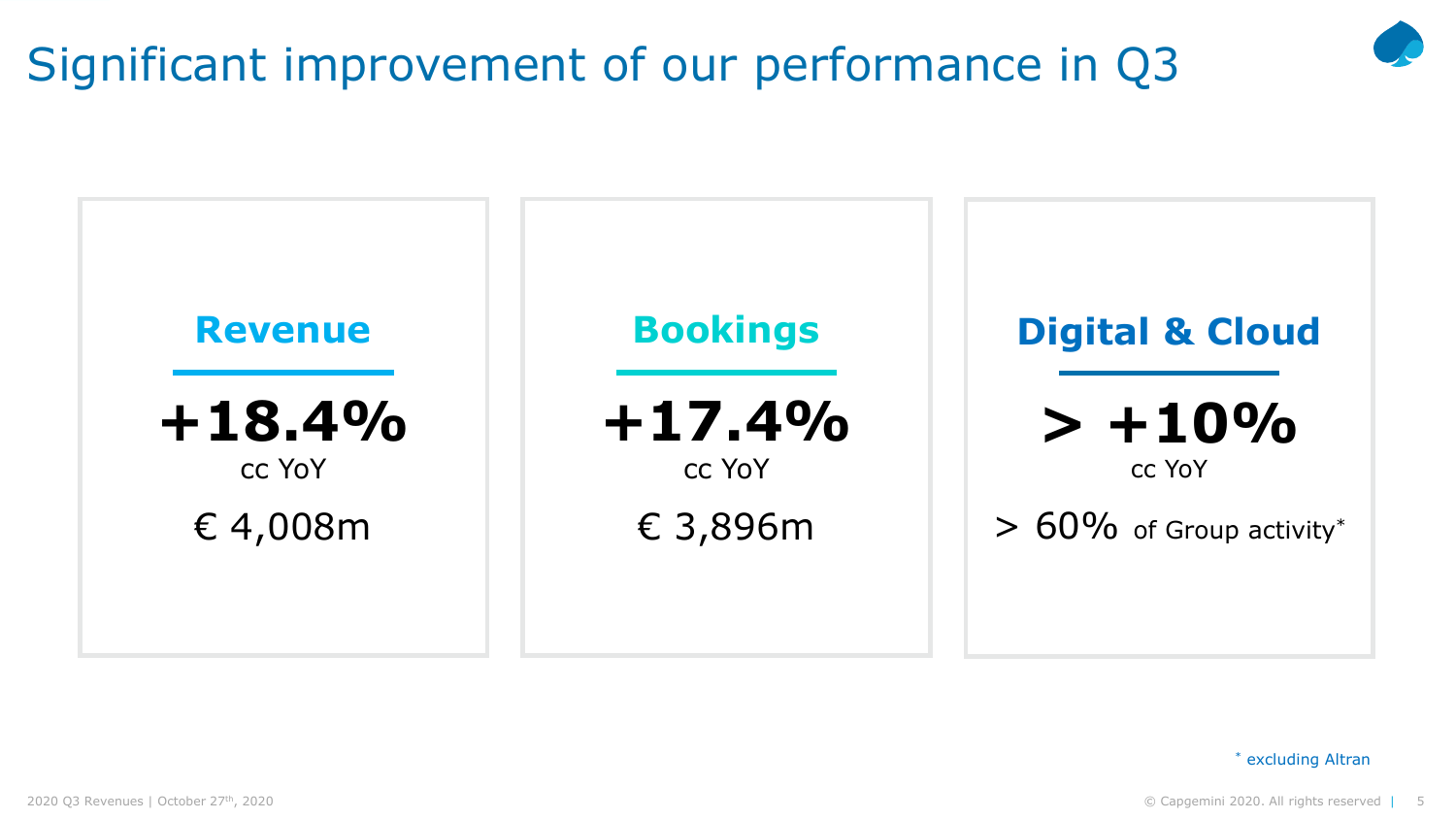### Clear recovery in Q3 growth across all dimensions

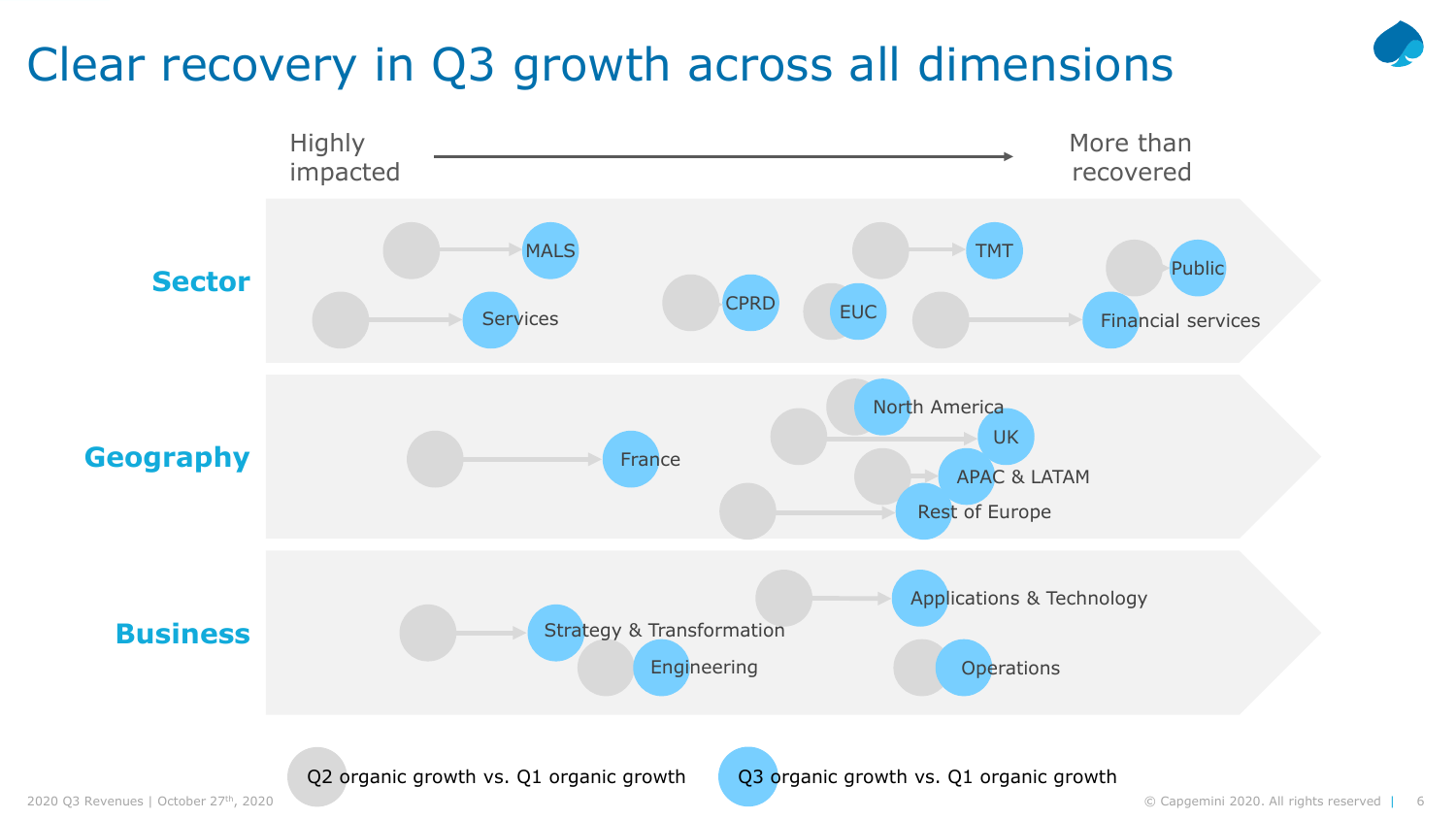### Altran integration is moving fast forward



- **50 deals won** and a rich pipeline of 350+ opportunities
	- **Leadership** fully engaged and very strong expression of support from **employees**
	- **Confirmed synergies**





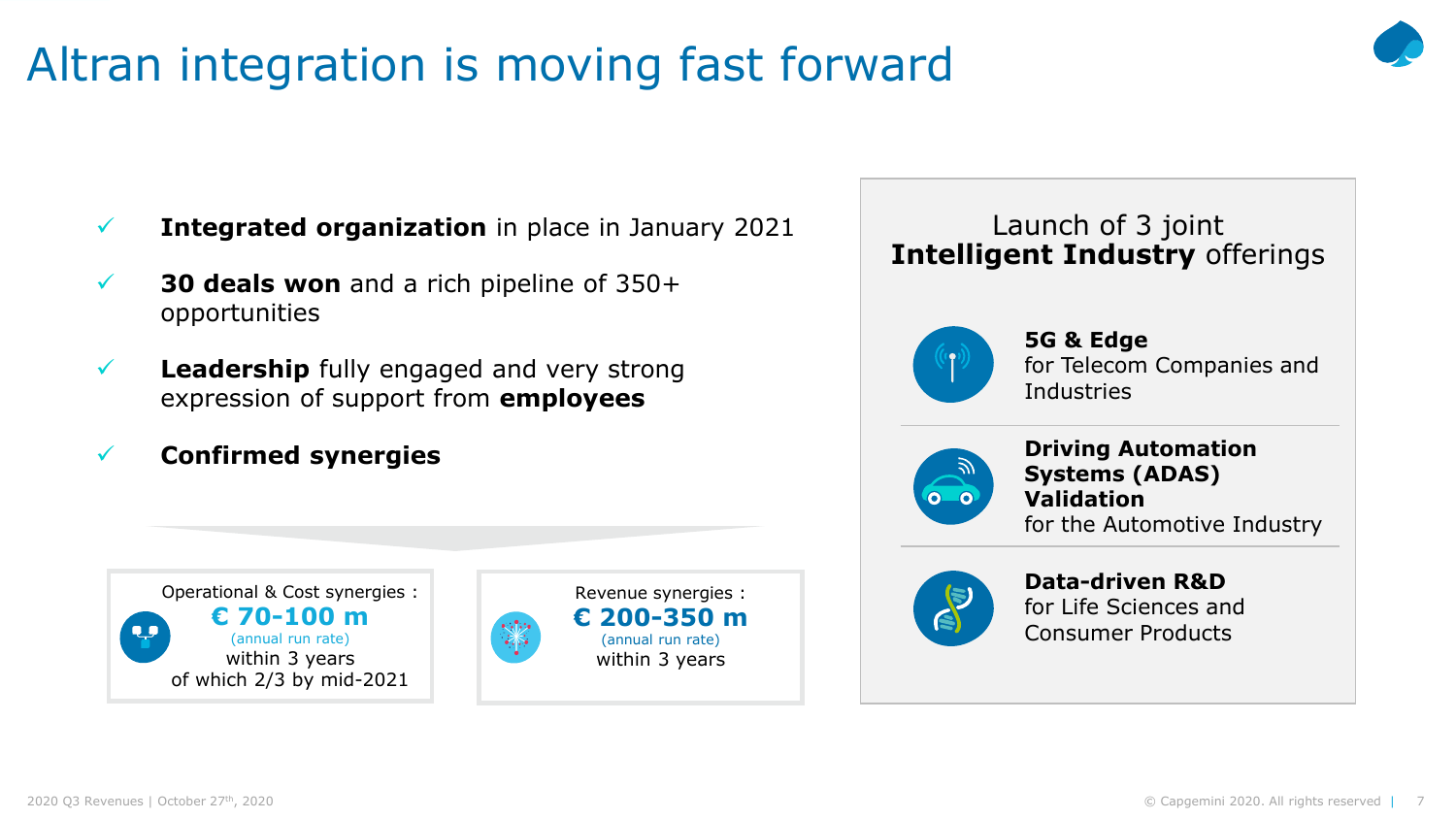Creating value through new exciting deals in Intelligent Industry

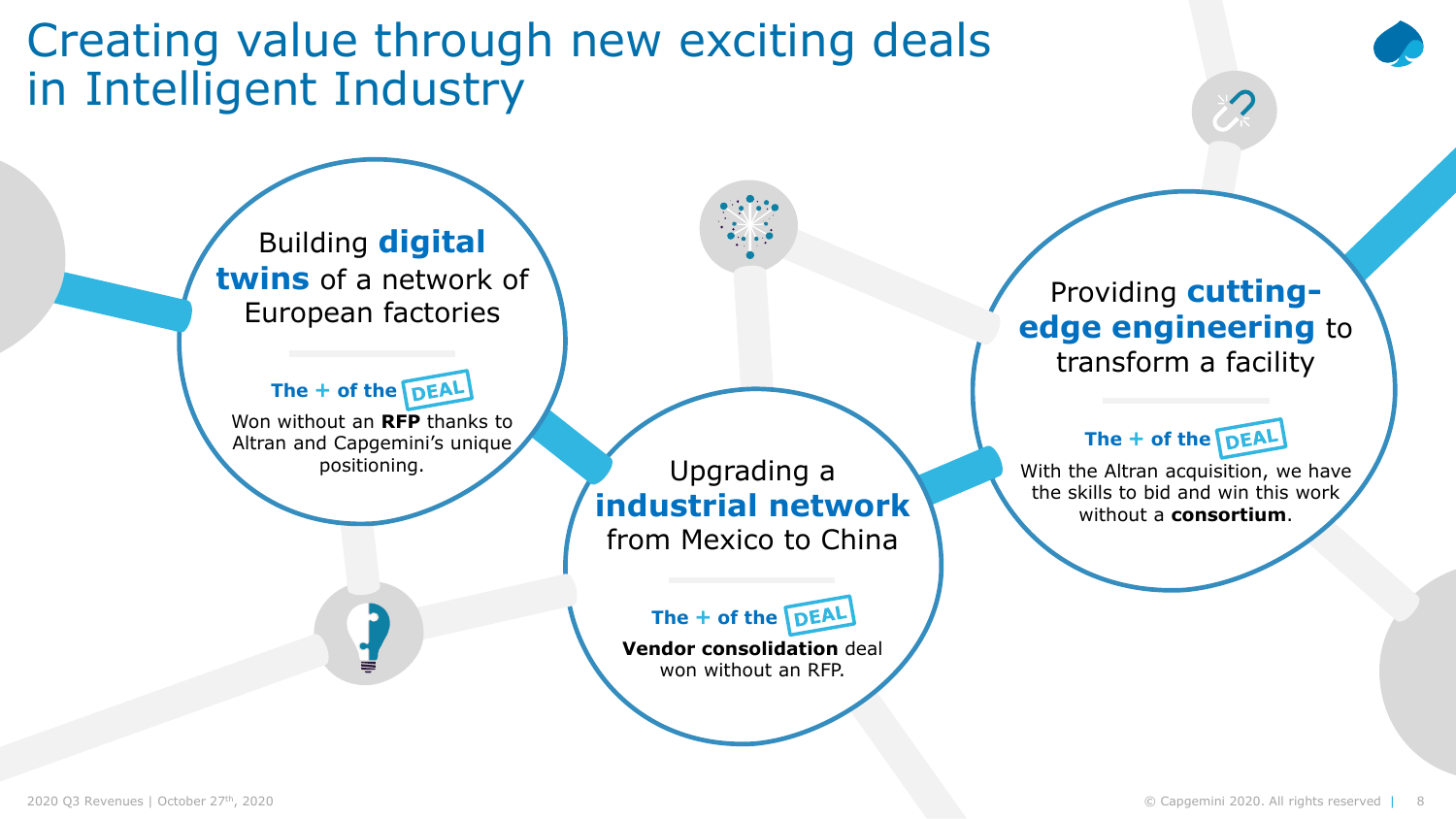### Full-year 2020 outlook



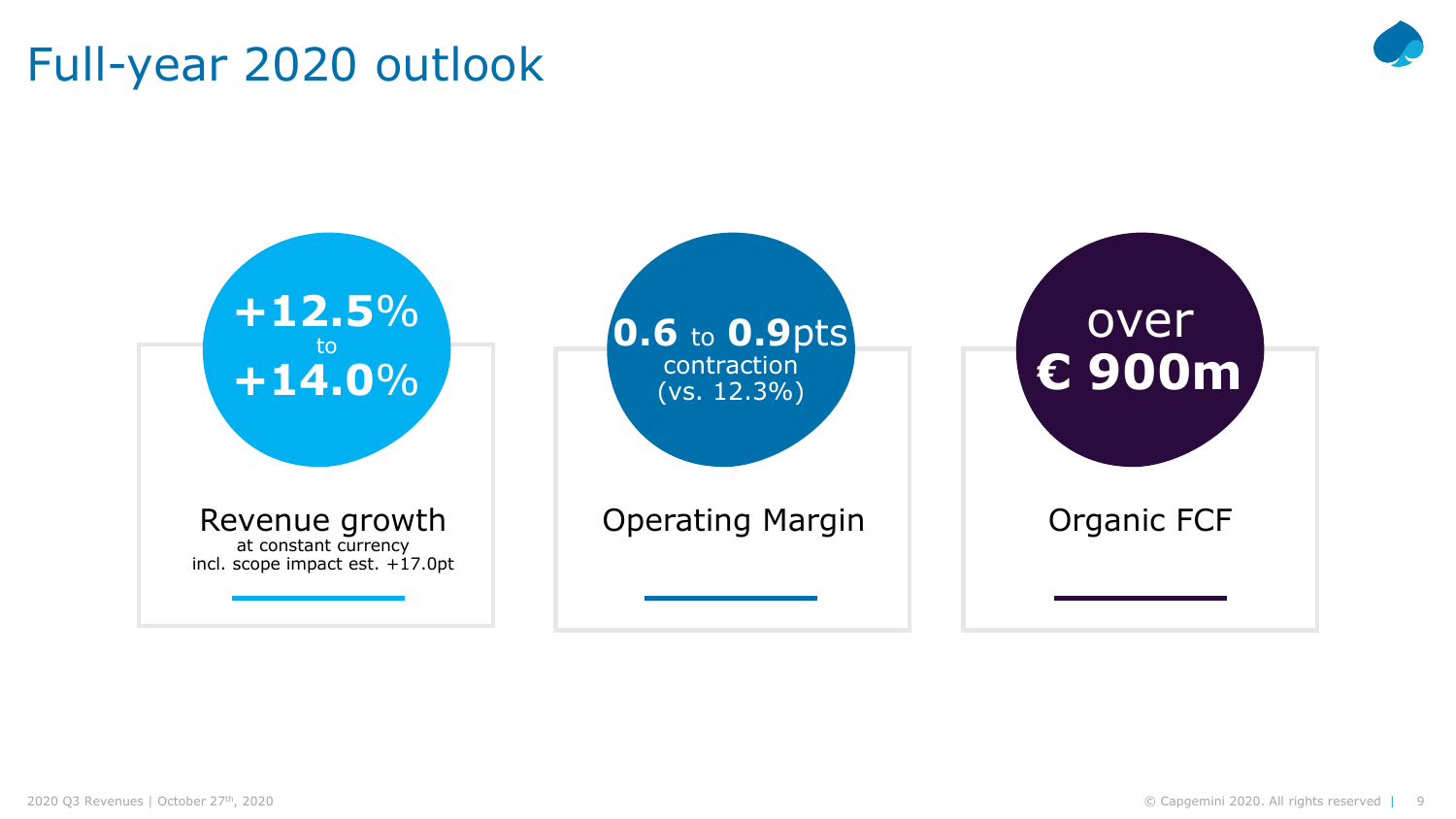# Carole **FERRAND**

Chief Financial Officer

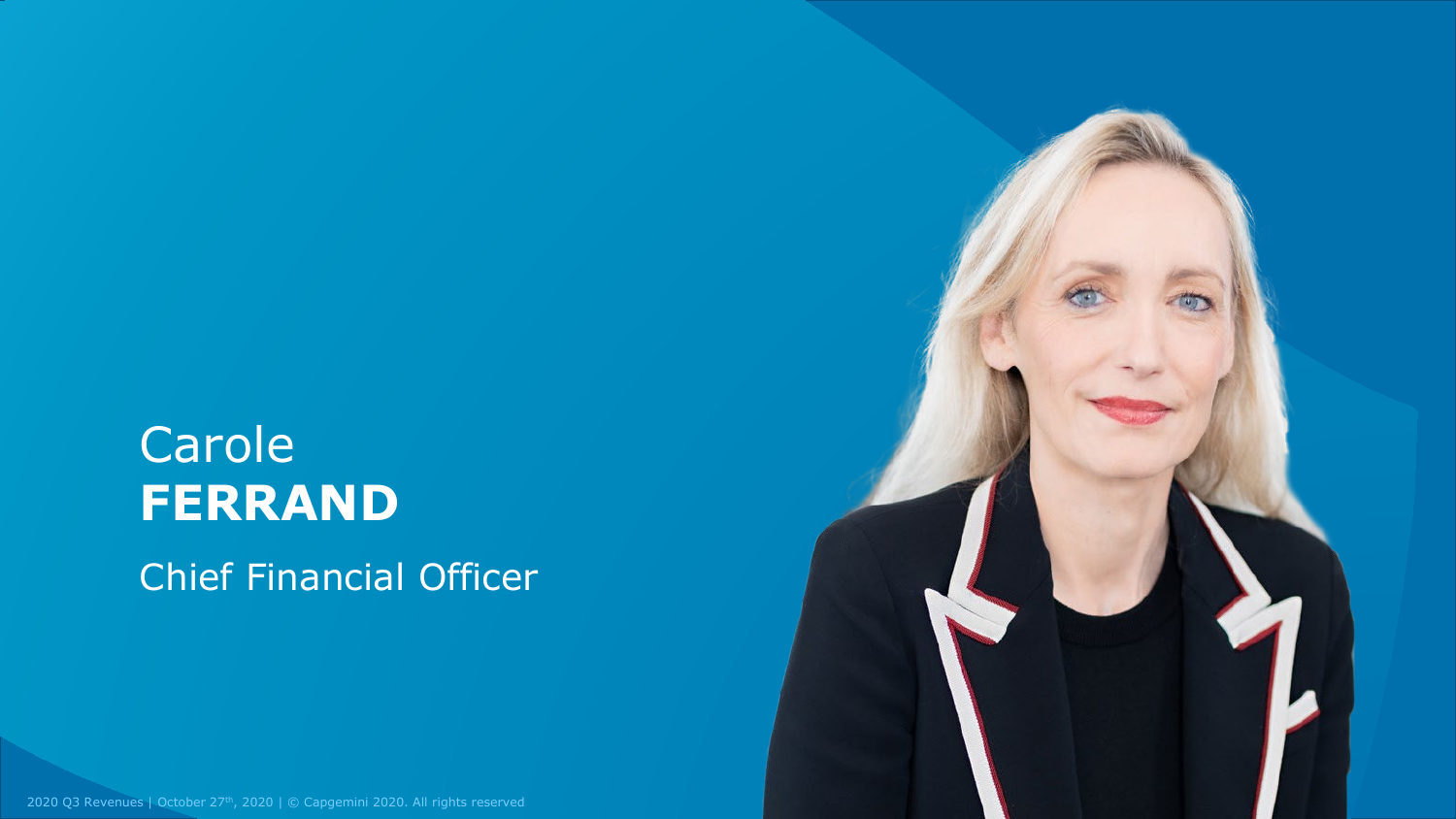### Quarterly Revenue Growth



Revenues in EUR millions

|                          |          | Q1 2020 Q2 2020 Q3 2020 9M 2020 |           |           |
|--------------------------|----------|---------------------------------|-----------|-----------|
|                          |          | Year-on-Year                    |           |           |
| <b>Organic</b>           | $+2.0%$  | $-7.7%$                         | $-3.6%$   | $-3.5%$   |
| Group scope              |          | $+0.3pt$ $+21.1pt$              | $+22.0pt$ | $+14.8pt$ |
| <b>Constant Currency</b> | $+2.3%$  | $+13.4%$                        | $+18.4%$  | $+11.3%$  |
| Currencies               | $+0.8pt$ | $-0.3pt$                        | $-2.8pt$  | $-0.7$ pt |
| <b>Reported</b>          | $+3.1\%$ | $+13.1%$                        | $+15.6%$  | $+10.6%$  |
|                          |          |                                 |           |           |

**Constant currency growth**

**Q3**: **+18.4%** YoY **9M**: **+11.3%** YoY



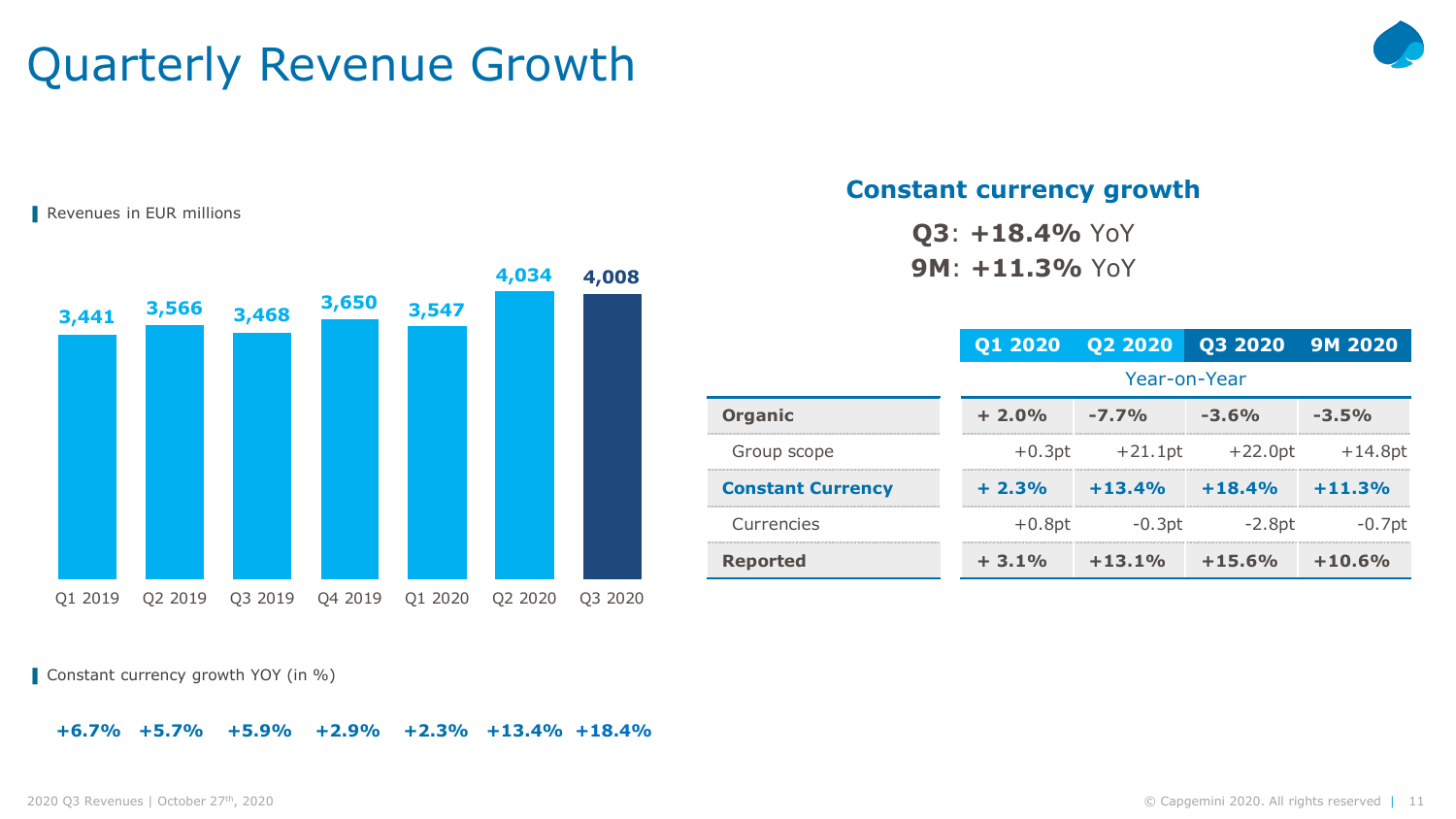### Q3 & 9M 2020 Revenues by Region



|                         |              | Q3 2019 Q3 2020 |          | <b>Variation</b>     | <b>9M 2020</b>       | APAC & LATAM               |     |                |     |                |
|-------------------------|--------------|-----------------|----------|----------------------|----------------------|----------------------------|-----|----------------|-----|----------------|
|                         |              | <b>Revenues</b> |          | Year-on-Year         | Year-on-Year         |                            |     | 7%             |     | North America  |
|                         | $(in \in m)$ | $(in \in m)$    | Reported | Constant<br>Currency | Constant<br>Currency | <b>UK &amp;</b><br>Ireland | 11% |                | 31% |                |
| <b>North America</b>    | 1,164        | 1,218           | $+4.6%$  | $+10.0\%$            | $+6.1%$              |                            |     | Q <sub>3</sub> |     |                |
| <b>UK &amp; Ireland</b> | 407          | 443             | $+8.7%$  | $+9.1%$              | $+3.3%$              |                            |     | 2020           |     |                |
| <b>France</b>           | 702          | 842             | $+20.0%$ | $+20.1%$             | $+11.6\%$            |                            | 21% |                |     |                |
| <b>Rest of Europe</b>   | 913          | 1,212           | $+32.8%$ | $+32.7%$             | $+20.9%$             |                            |     |                |     |                |
| <b>APAC &amp; LATAM</b> | 282          | 293             | $+3.8%$  | $+14.0%$             | $+12.3%$             | France                     |     | 30%            |     |                |
| <b>TOTAL</b>            | 3,468        | 4,008           | $+15.6%$ | $+18.4%$             | $+11.3%$             |                            |     |                |     | Rest of Europe |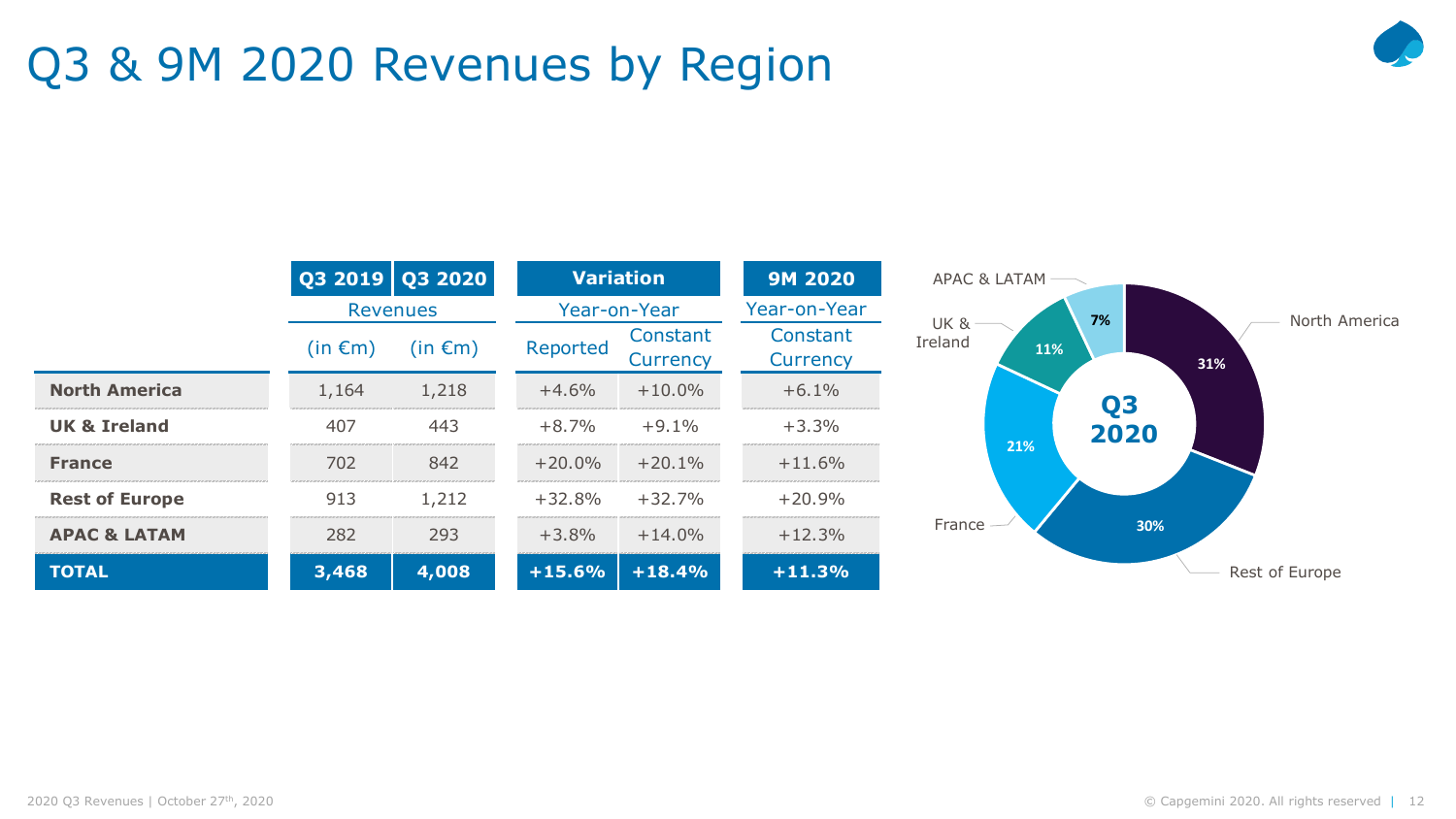### Q3 & 9M 2020 Revenues by Sector



|                                      | Q3 2020              | <b>9M 2020</b>       |
|--------------------------------------|----------------------|----------------------|
|                                      | Year-on-Year         | Year-on-Year         |
|                                      | Constant<br>Currency | Constant<br>Currency |
| <b>Financial Services</b>            | $+7.4%$              | $+2.5%$              |
| <b>Energy &amp; Utilities</b>        | $+5.7%$              | $+4.1%$              |
| <b>Manufacturing</b>                 | $+38.5%$             | $+25.9%$             |
| <b>Consumer Goods &amp; Retail</b>   | $-2.4%$              | $-2.0%$              |
| <b>Public Sector</b>                 | $+14.8%$             | $+10.7%$             |
| <b>Telco, Media &amp; Technology</b> | $+79.2%$             | $+49.7%$             |
| <b>Services</b>                      | $-1.3%$              | $-1.4%$              |
| <b>TOTAL</b>                         | $+18.4%$             | $+11.3%$             |

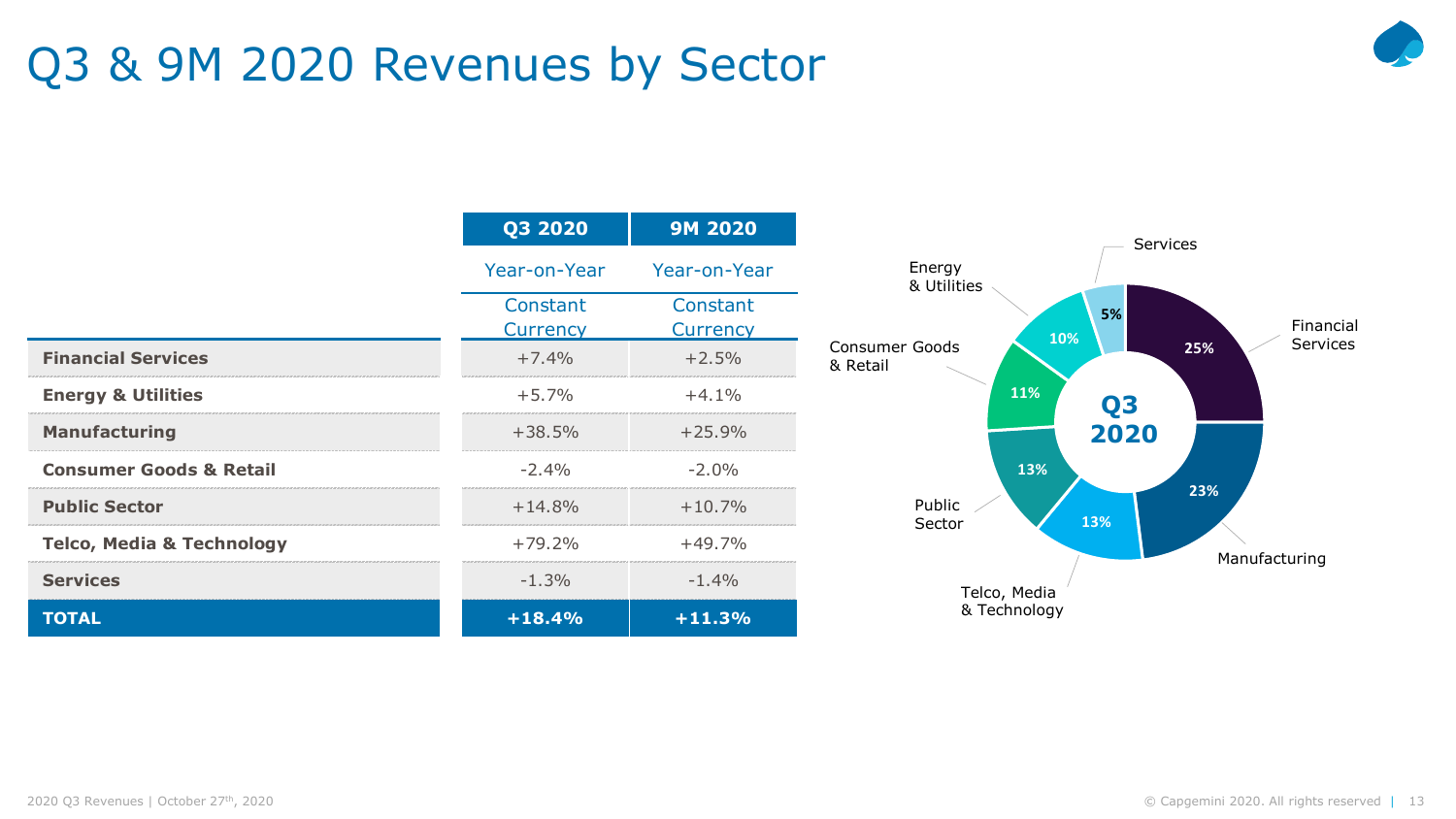### Q3 & 9M 2020 Revenues by Business



#### **Total Revenues**

|                                      | Q3 2020         | <b>9M 2020</b> |  |  |
|--------------------------------------|-----------------|----------------|--|--|
|                                      | Year-on-Year    | Year-on-Year   |  |  |
|                                      | Constant        | Constant       |  |  |
|                                      | <b>Currency</b> | Currency       |  |  |
| <b>Strategy &amp; Transformation</b> | $+13.5%$        | $+10.2%$       |  |  |
| <b>Applications &amp; Technology</b> | $+0.3%$         | $-0.7%$        |  |  |
| <b>Operations &amp; Engineering</b>  | $+70.4%$        | $+48.4%$       |  |  |



Reminder: from Jan 1<sup>st</sup>, 2019, activity trends by business are calculated based on Total Revenues, i.e. before elimination of inter-business billing (see Appendix section)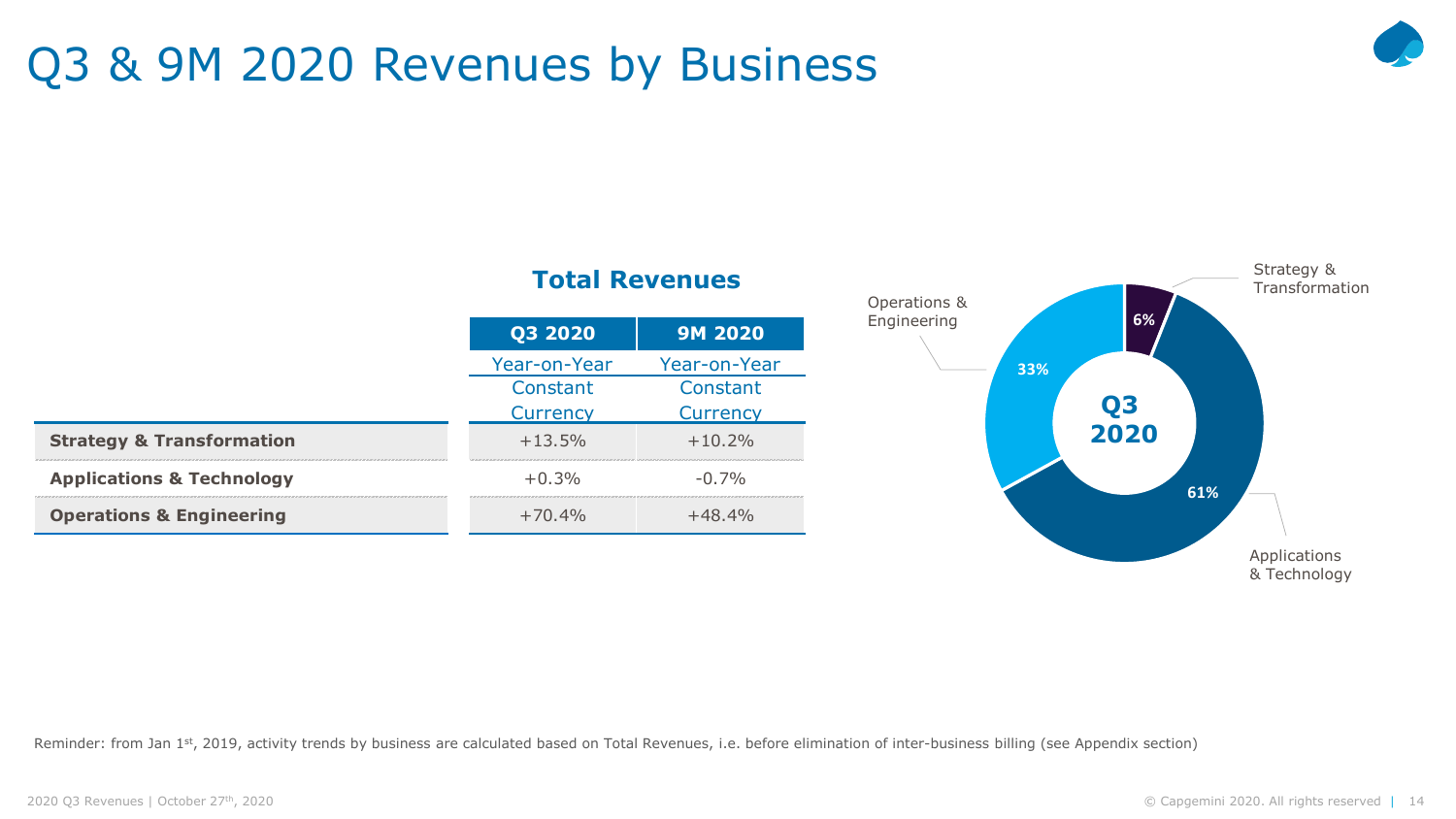### Bookings Evolution



**Constant currency growth**

**Q3**: **+17.4%** YoY **9M**: **+12.6%** YoY

■ Constant currency growth YOY (in %)

**+2.7% +6.7% +19.6% +16.4% +0.8% +18.8% +17.4%**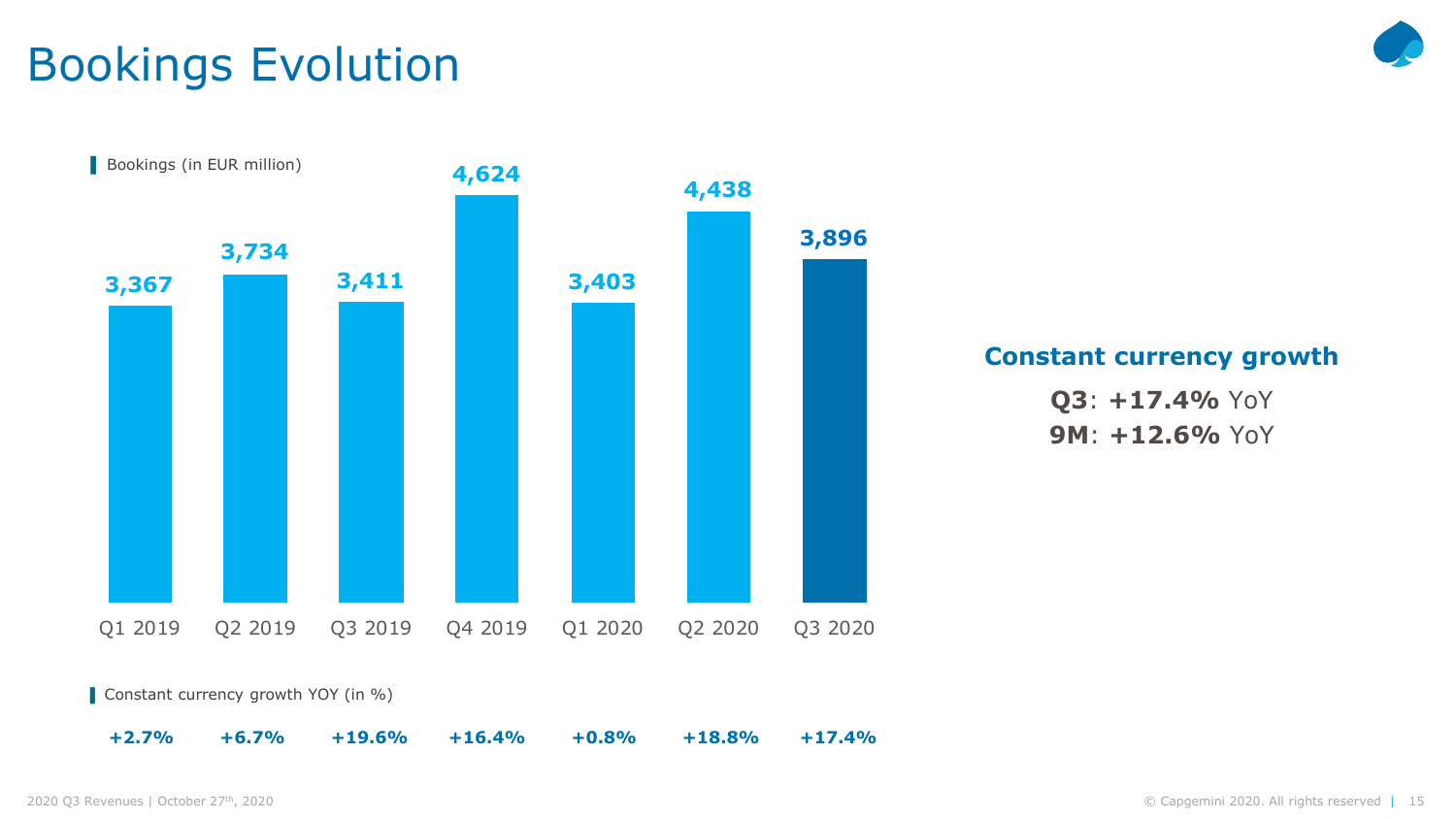### Headcount Evolution



#### **Headcount Evolution** Sept. 2019 to Sept. 2020



#### **Attrition** Sept. 2020 vs. Sept. 2019

| <b>Attrition</b>                     | <b>LTM</b> | Sept. 2019 Sept. 2020<br><b>LTM</b> | <b>Variation</b>                          |  |
|--------------------------------------|------------|-------------------------------------|-------------------------------------------|--|
| <b>Strategy &amp; Transformation</b> | $19.2\%$   | 14.3%                               | -4.9pt                                    |  |
| <b>Applications &amp; Technology</b> | 22.2%      | $14.4\%$                            | -7.8pt<br>------------------------------- |  |
| <b>Operations &amp; Engineering</b>  | 20.3%      | $14.3\%$                            | $-6.0pt$                                  |  |
| TOTAL                                | 21.5%      | $14.3\%$                            | -7.2pt                                    |  |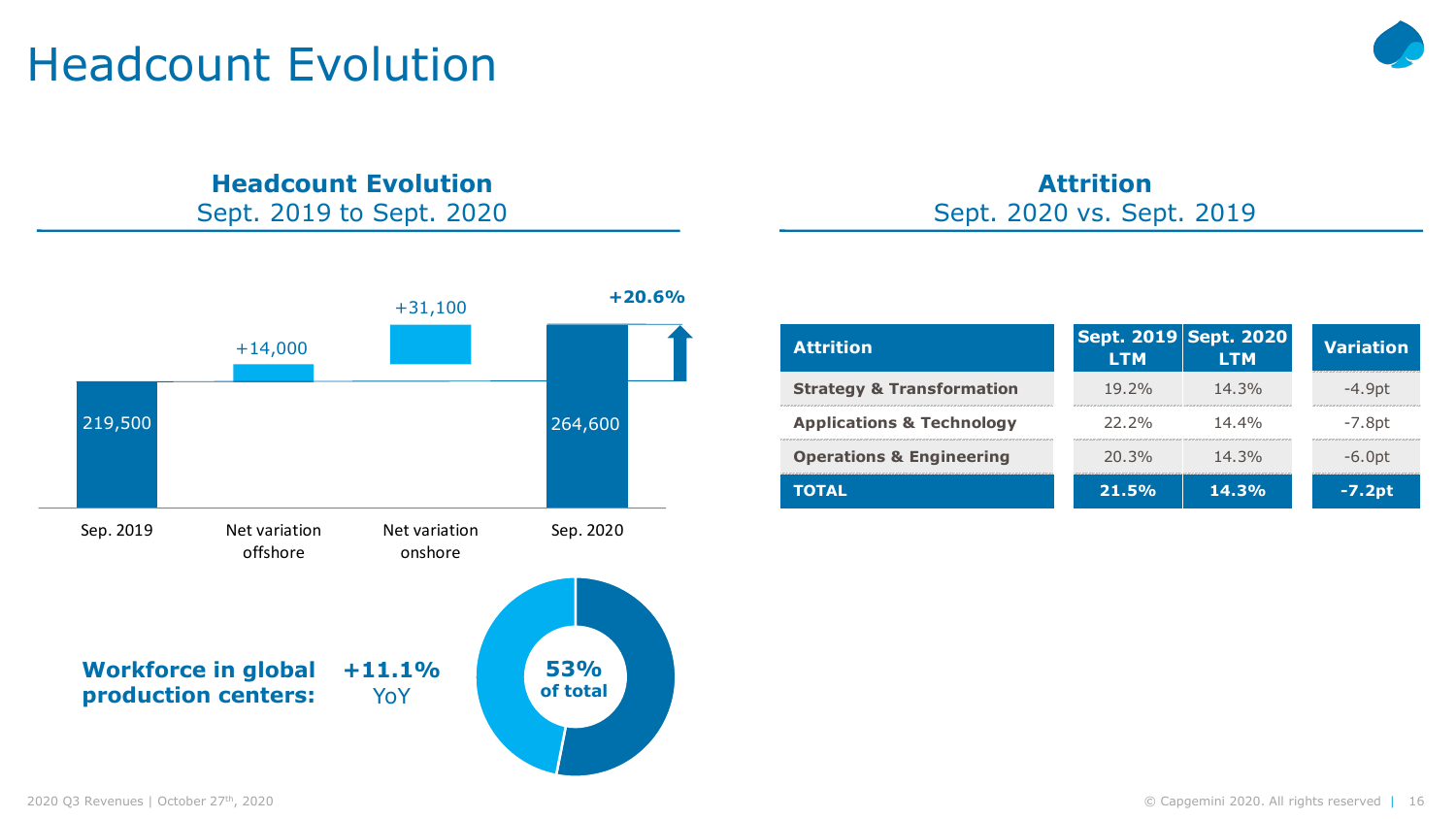



Aiman **EZZAT** Chief Executive Officer



Carole **FERRAND** Chief Financial Officer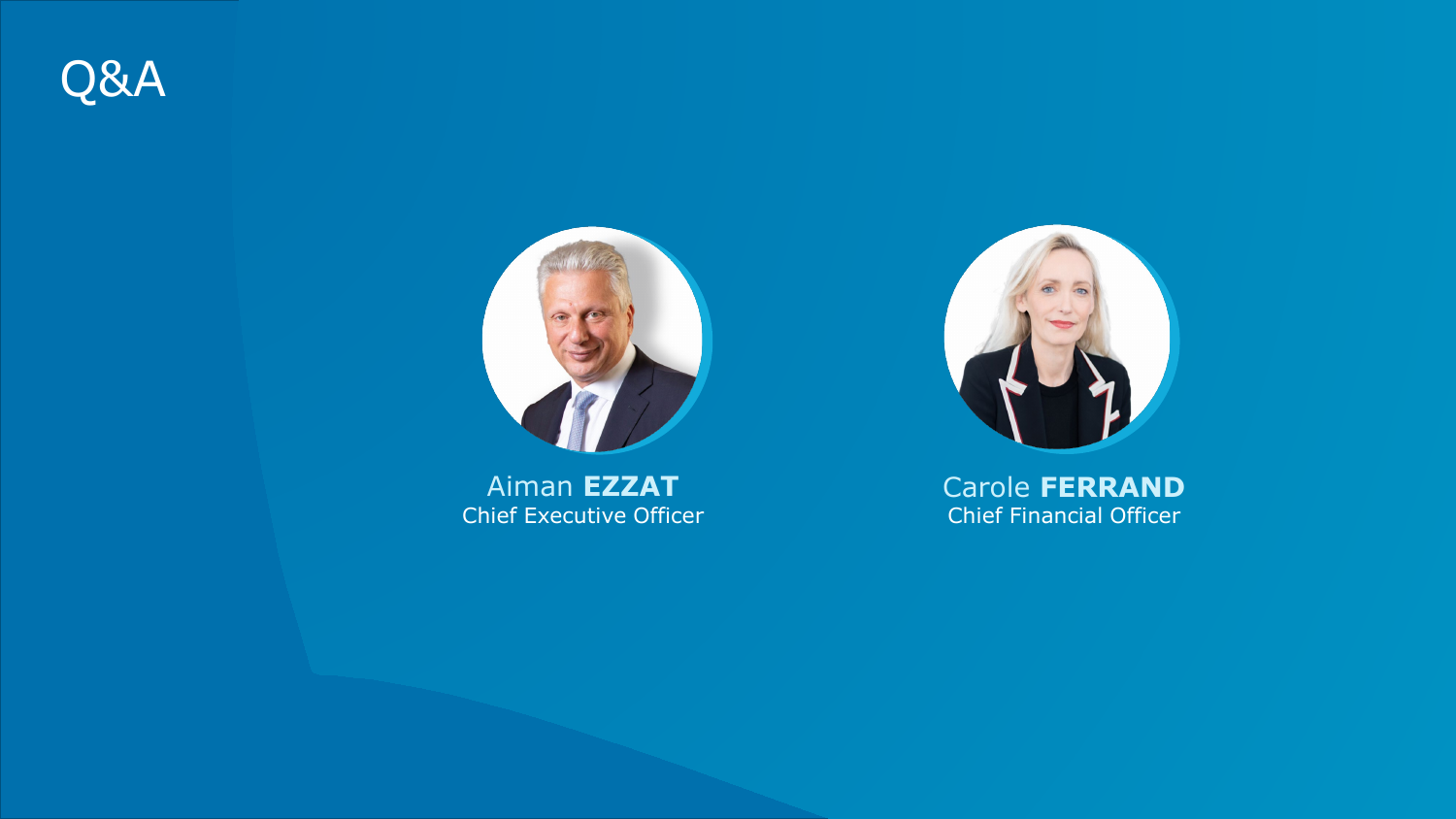# Appendix

2020 Q3 Revenues | October 27<sup>th</sup>, 2020 | © Capgemini 2020. All rights reserved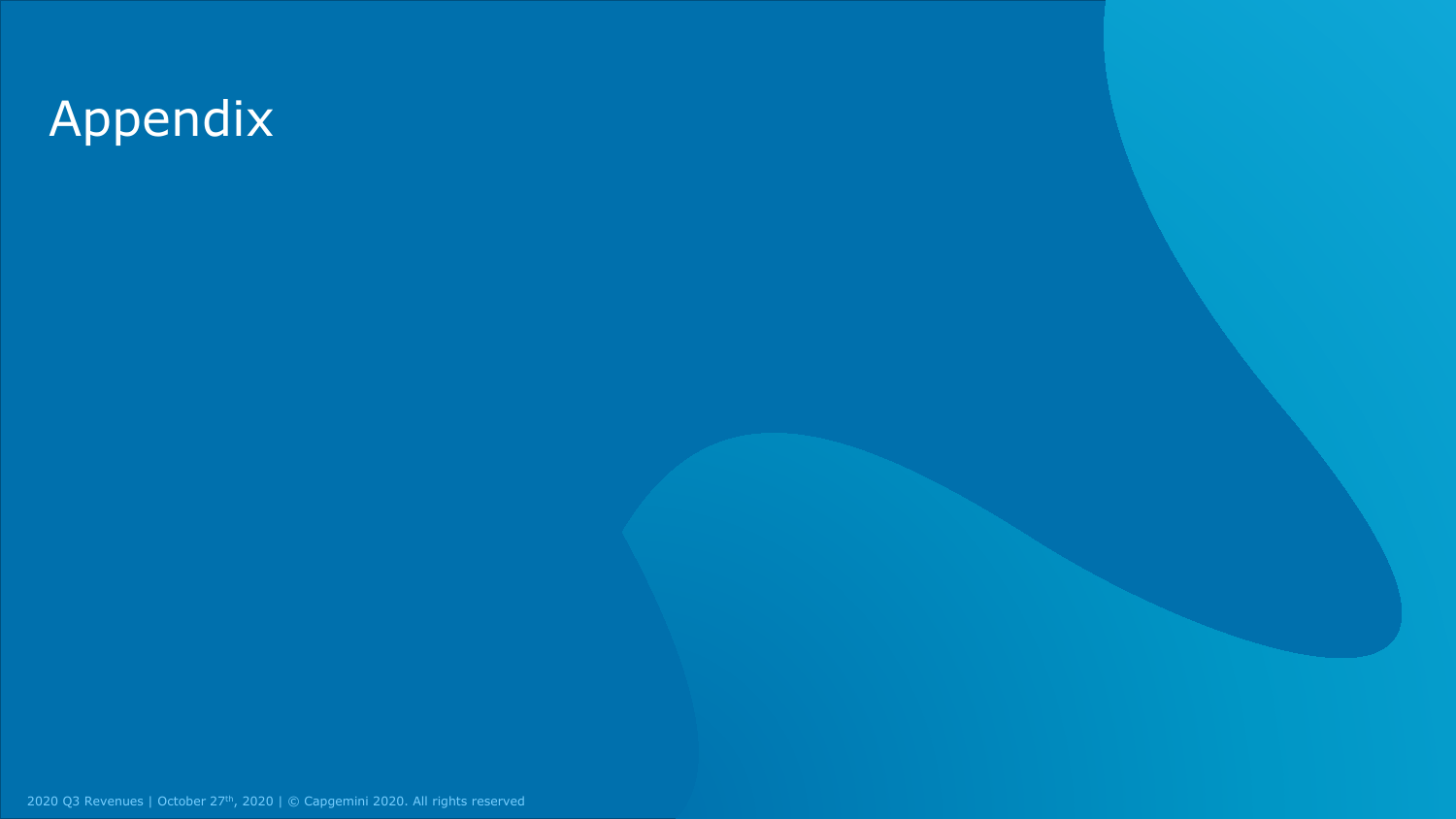### Alternate Performance Measures



**Organic growth**, or like-for-like growth, in revenues is the growth rate calculated at constant Group scope and exchange rates. The Group scope and exchange rates used are those for the published period. Exchange rates for the published period are also used to calculate **growth at constant exchange rates**.

When determining activity trends by business and in accordance with internal operating performance measures, growth at constant exchange rates is calculated based on **Total revenues**, i.e. before elimination of inter-business billing. The Group considers this to be more representative of activity levels by business. As its business evolves, an increasing number of contracts require the combination of different business lines' expertise, leading to an increase in inter-business flows.

**Operating margin** is one of the Group's key performance indicators. It is equal to revenues less operating expenses. It is calculated before "Other operating income and expenses" which include amortization of intangible assets recognized in business combinations, the charge resulting from the deferred recognition of the fair value of shares granted to employees (including social security contributions and employer contributions), and non-recurring revenues and expenses, notably impairment of goodwill, negative goodwill, capital gains or losses on disposals of consolidated companies or businesses, restructuring costs incurred under a detailed formal plan approved by the Group's management, the cost of acquiring and integrating companies acquired by the Group, including earn-outs comprising conditions of presence, and the effects of curtailments, settlements and transfers of defined benefit pension plans.

**Normalized earnings per share** are calculated by dividing normalized profit or loss attributable to owners of the Company by the weighted average number of ordinary shares outstanding during the period, excluding treasury shares. Normalized net profit or loss is equal to profit for the period attributable to owners of the Company corrected for the impact of items recognized in other operating income and expense, net of tax calculated using the effective tax rate.

**Organic free cash flow** is calculated based on items in the Statement of Cash Flows and is equal to cash flow from operations less acquisitions of property, plant, equipment and intangible assets (net of disposals), lease liability repayments and adjusted for flows relating to the net interest cost.

**Net debt** comprises (i) cash and cash equivalents, as presented in the Consolidated Statement of Cash Flows (consisting of short-term investments and cash at bank) less bank overdrafts, and also including (ii) cash management assets (assets presented separately in the Consolidated Statement of Financial Position due to their characteristics), less (iii) short- and long-term borrowings. Account is also taken of (iv) the impact of hedging instruments when these relate to borrowings and own shares

**Covid-19:** The impact of the health crisis on the Group's consolidated financial statements is not isolated. The definition of the above alternative performance measures is therefore unchanged and, in accordance with past practice, these financial statements include in other operating income and expenses a nonmaterial amount of incremental and non-recurring costs related to this crisis.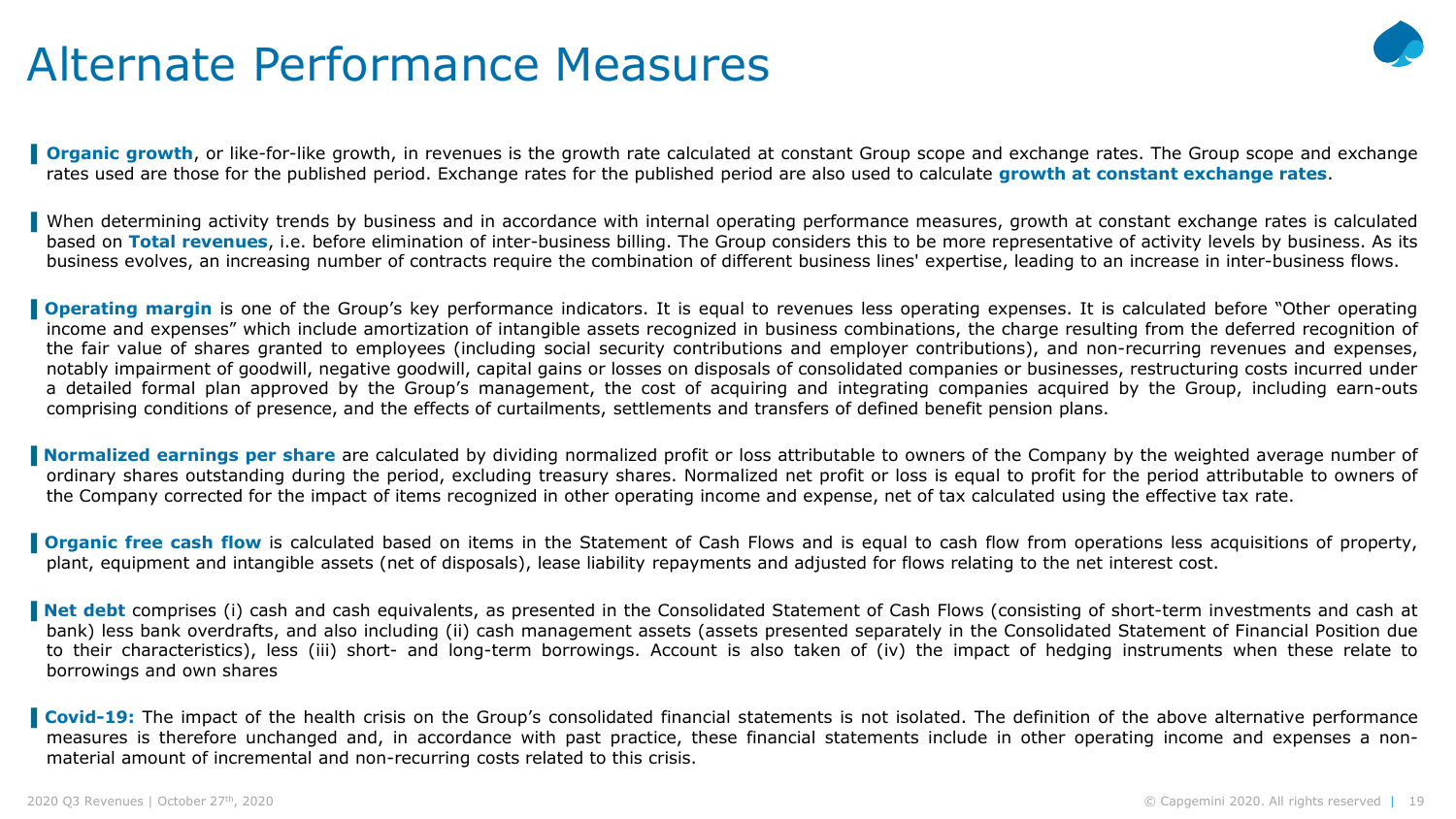### Revenue Quarterly Evolution



|                              | <b>Q1 2019</b> |         | Q2 2019   Q3 2019   Q4 2019   Q1 2020   Q2 2020   Q3 2020 |         |          |           |           |
|------------------------------|----------------|---------|-----------------------------------------------------------|---------|----------|-----------|-----------|
| Revenues (in $\epsilon$ m)   | 3,441          | 3,566   | 3,468                                                     | 3,650   | 3,547    | 4,034     | 4,008     |
| Year-on-Year reported growth | $+9.2%$        | $+7.6%$ | $+7.4%$                                                   | $+4.2%$ | $+3.1\%$ | $+13.1\%$ | $+15.6\%$ |
| Year-on-Year organic growth  | $+5.0\%$       | $+4.7%$ | $+5.0\%$                                                  | $+2.2%$ | $+2.0%$  | $-7.7\%$  | $-3.6%$   |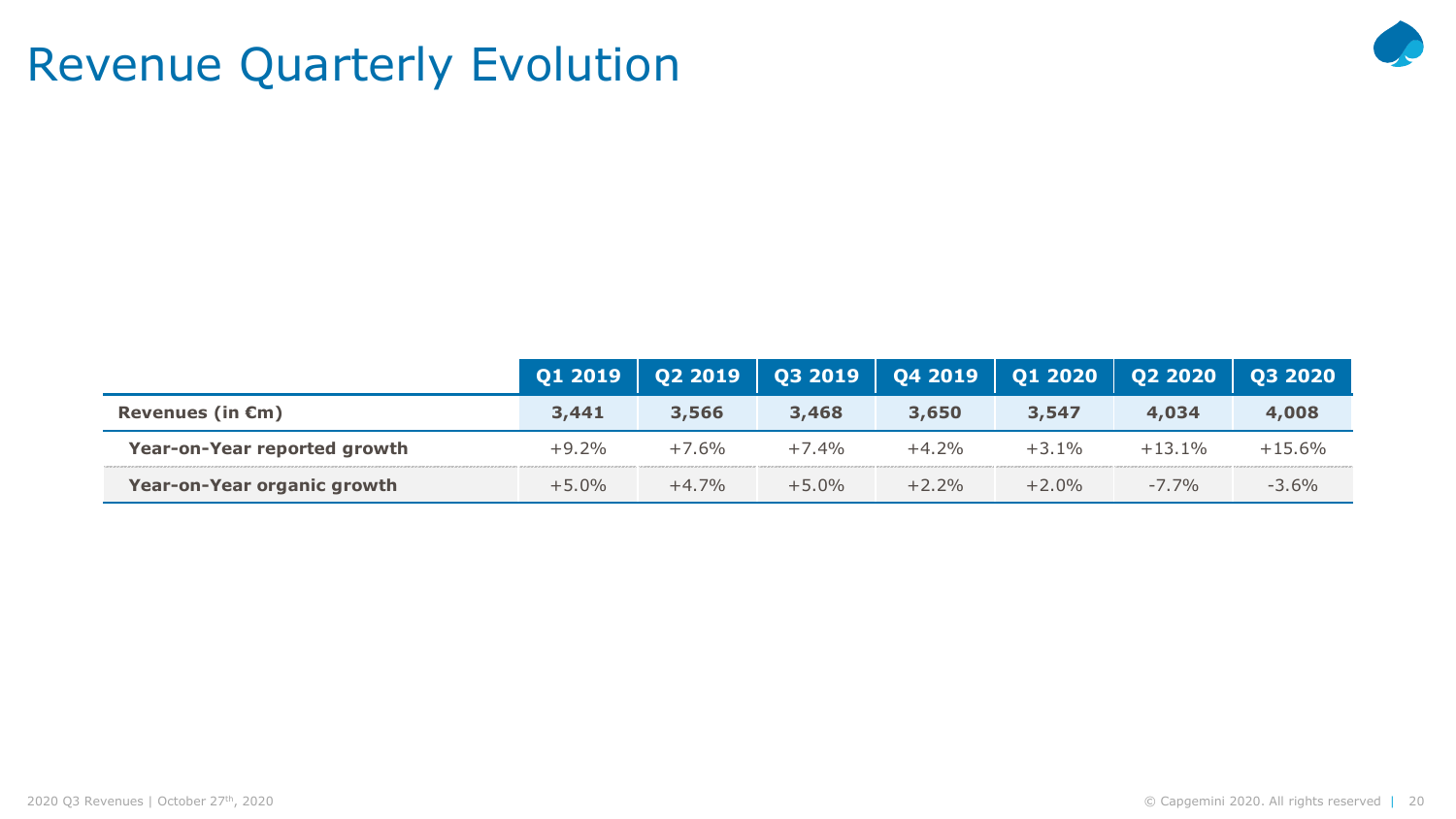### Utilization Rates Evolution



#### **Strategy & Transformation**



#### **Applications & Technology**